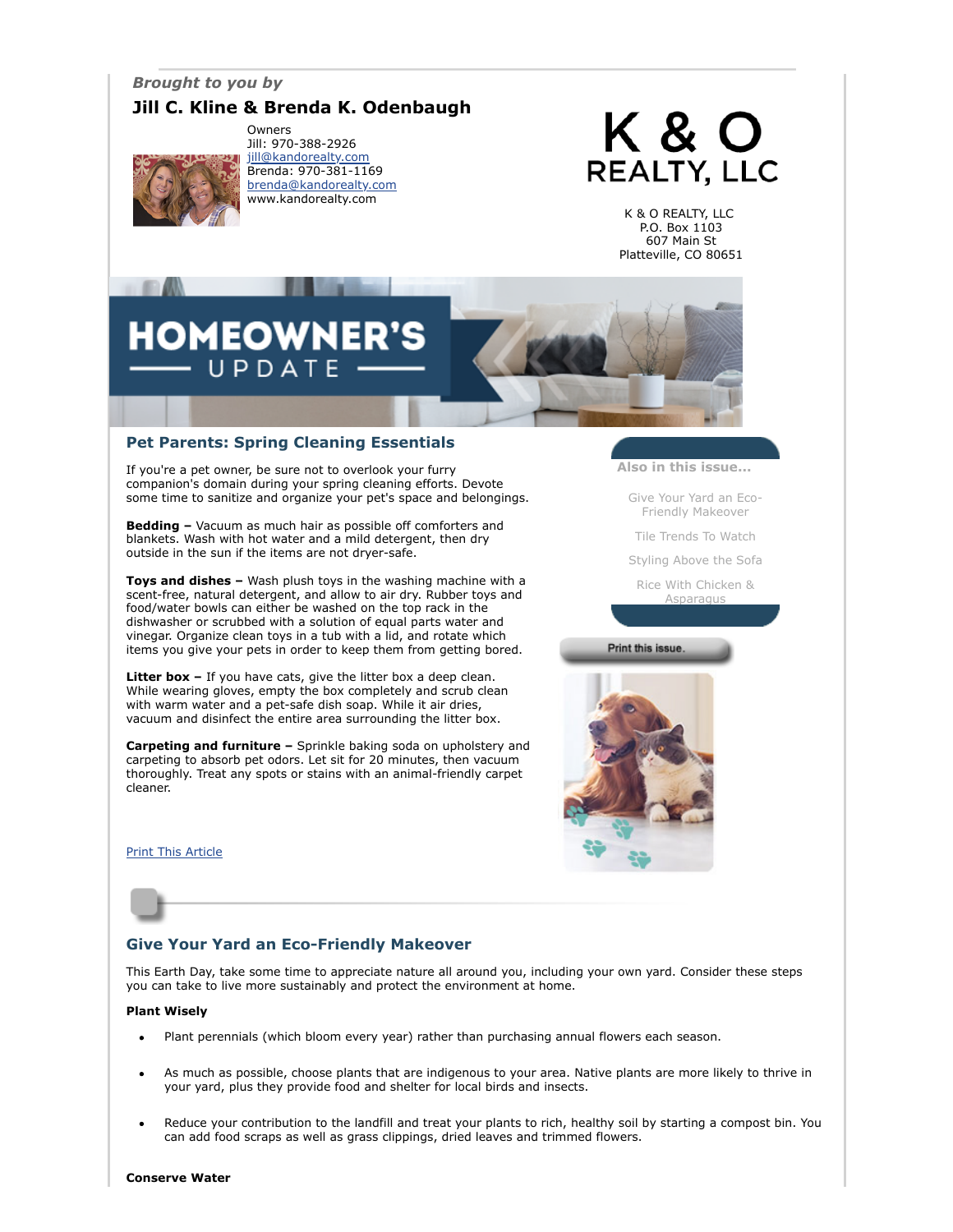- Only water your lawn during the coolest part of the day to allow the moisture to sink in rather than evaporate.
- Replace some of your grass with hardy ornamental grasses, groundcover plants, shrubs, or even a stone patio. Cover flowerbeds with mulch to help them retain as much moisture as possible.
- Collect water from a downspout into a rain barrel to use on your landscaping.

#### **Go Organic**

- Opt for natural, eco-friendly solutions to deter weeds and pests.
- Try your hand at growing organic produce in your garden.
- Spread organic lawn food on the grass instead of chemical-based fertilizers.

#### [Print This Article](javascript:print();)

### <span id="page-1-0"></span>**Tile Trends To Watch**

**Wood-look –** Give your home the appearance of hardwoods paired with the durability of tile. With a variety of textures and finishes, wood-look tiles are surprisingly realistic.

**Geometric patterns –** Add personality to your space by incorporating tiles shaped as hexagons, triangles or arabesques. Intermix different colors for an even more eye-catching design.

**Neutrals and cool tones –** White, gray, black, and cool shades of blue are all popular color options this year. Keep things interesting by laying neutral-colored tiles in an attractive pattern.

**Faux stone –** Using tile that mimics the look of marble can add polish to your home without the hefty price tag. Tile created to look like concrete is a modern, industrial option that doesn't require pouring concrete.

#### [Print This Article](javascript:print();)

# <span id="page-1-1"></span>**Styling Above the Sofa**

If the wall above your couch is empty, it can seem like an overwhelming expanse of space to decorate. Use these style ideas to help inspire your design.

**Create a bold statement** by painting just the wall behind the couch in an accent color. Choose a color that adds vibrant interest while still complementing the rest of the room. Alternatively, purchase one extra-large piece of colorful artwork to display above the sofa.

**Utilize the empty wall** by installing a few floating shelves at varying heights to display decorative items, small houseplants, family photos, or flameless candles. A larger shelving unit could be used to show off collector's items or filled with brightly colored books.

**Give the illusion of more space** in smaller rooms by hanging mirrors. You could choose between one large mirror in a decorative frame or a collection of smaller mirrors arranged as a gallery wall behind the couch.

**Add some depth to the wall** by hanging three-dimensional items in varying sizes. An assortment of woven baskets, hanging planters, faux animal mounts, or macramé wall hangings are all easy to install. Another option is to create texture on the wall through carved wood, engineered stone tiles or raised wall paneling.

#### [Print This Article](javascript:print();)

# <span id="page-1-2"></span>**Rice With Chicken & Asparagus**

**Ingredients**

1 bunch asparagus 2 Tbsp. avocado oil ½ yellow onion, chopped 1 cup jasmine rice